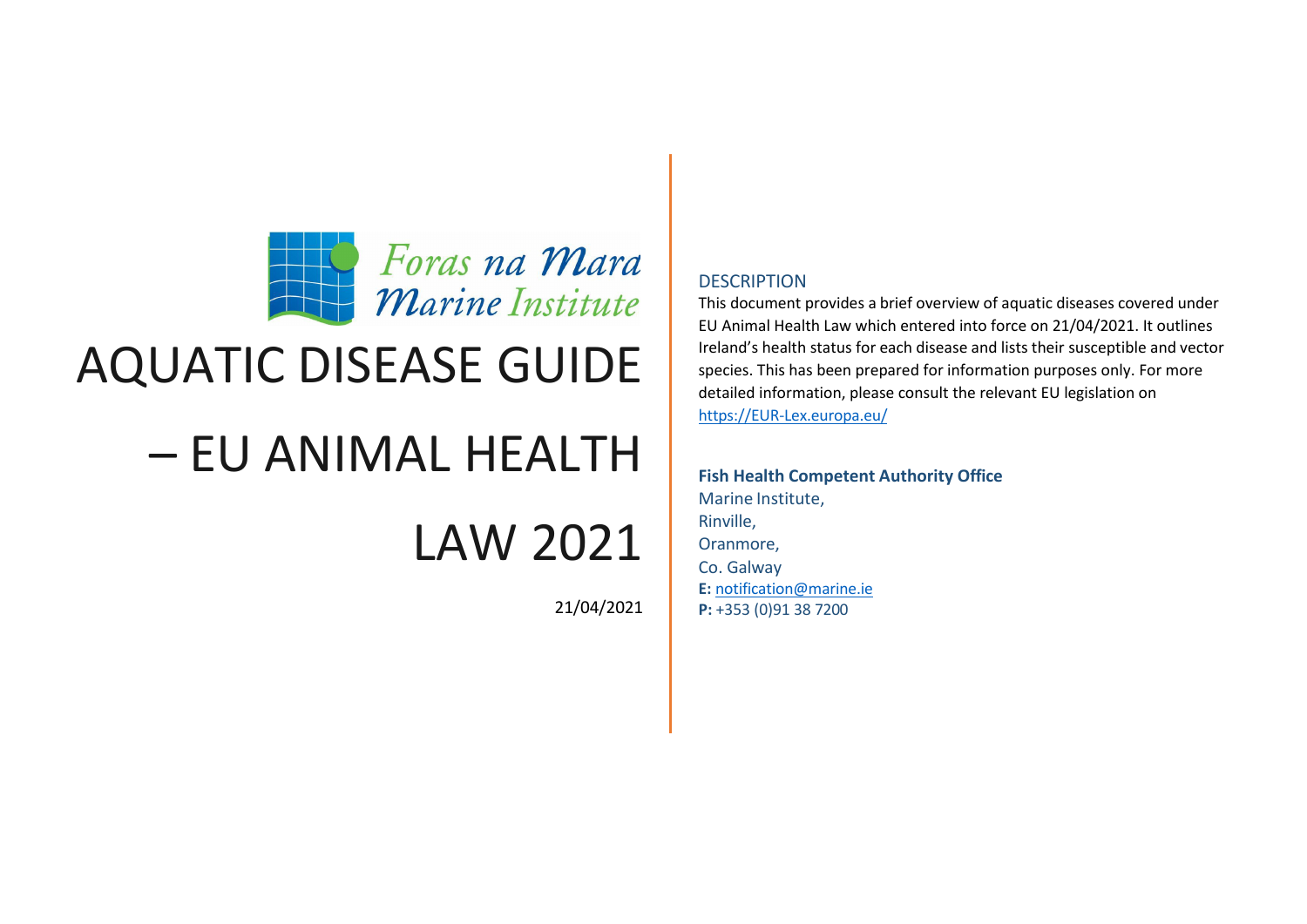

### Note on revised disease categorisation in new AHL

Under new EU animal health legislation, the Exotic/Non-Exotic categorisation for aquatic diseases which had been used under Directive 2006/88/EC no longer applies.

This has been replaced with the following set of categories which can be found in Article 1 of Commission Implementing Regulation (EU) 2018/1882:

| <b>Disease</b><br>Category | <b>Definition</b>                                                                                                                                                                                                                                                                                                             |
|----------------------------|-------------------------------------------------------------------------------------------------------------------------------------------------------------------------------------------------------------------------------------------------------------------------------------------------------------------------------|
| A                          | listed disease that does not normally occur in the Union and for which immediate eradication measures<br>must be taken as soon as it is detected, as referred to in Article $9(1)(a)$ of Regulation (EU) 2016/429                                                                                                             |
| B                          | listed disease which must be controlled in all Member States with the goal of eradicating it throughout<br>the Union, as referred to in Article 9(1)(b) of Regulation (EU) 2016/429                                                                                                                                           |
| C                          | listed disease which is of relevance to some Member States and for which measures are needed to<br>prevent it from spreading to parts of the Union that are officially disease-free or that have eradication<br>programmes for the listed disease concerned, as referred to in Article 9(1)(c) of Regulation (EU)<br>2016/429 |
| D                          | listed disease for which measures are needed to prevent it from spreading on account of its entry into<br>the Union or movements between Member States, as referred to in Article 9(1)(d) of Regulation (EU)<br>2016/429                                                                                                      |
| E                          | listed disease for which there is a need for surveillance within the Union, as referred to in Article $9(1)(e)$<br>of Regulation (EU) 2016/429.                                                                                                                                                                               |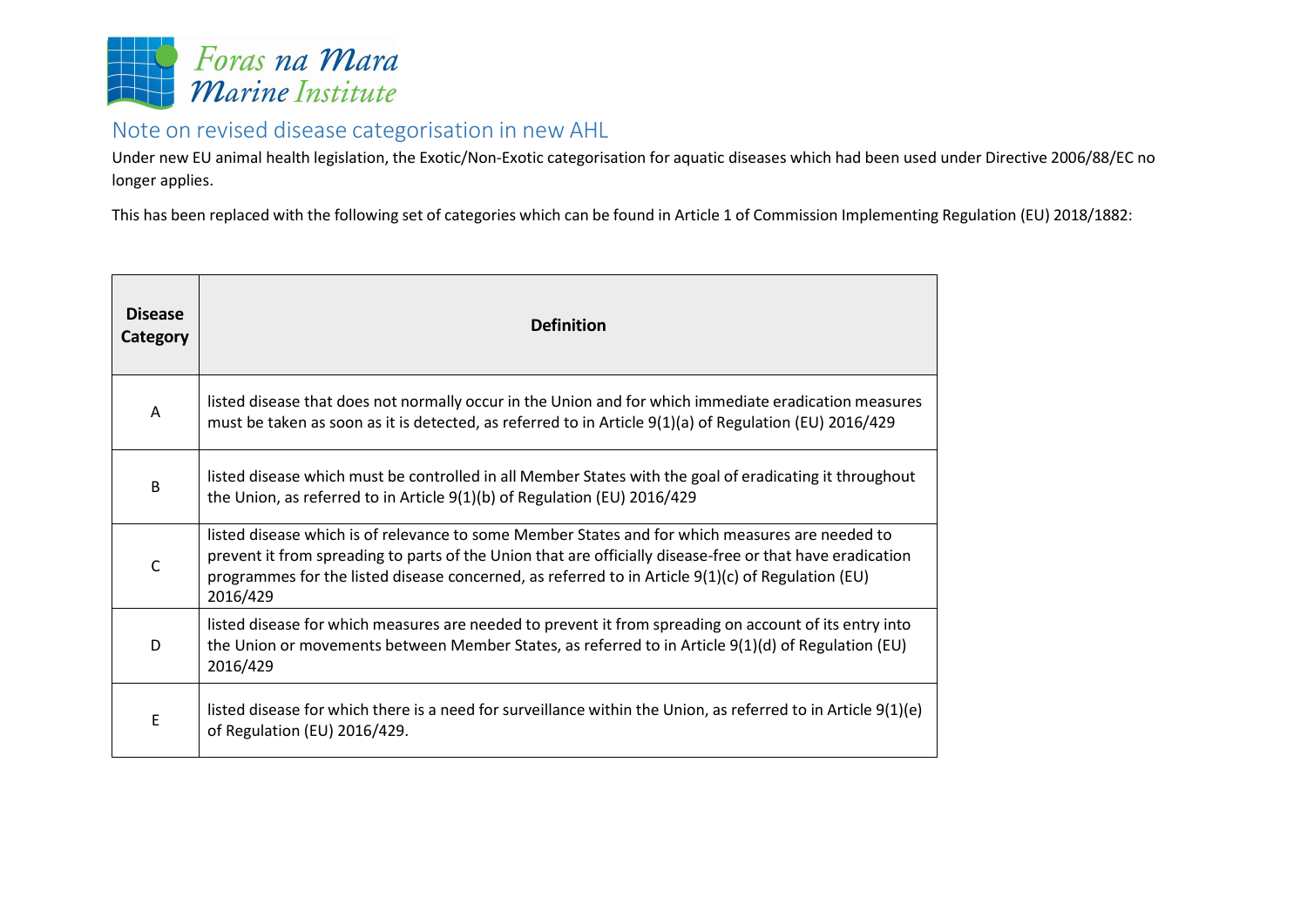

# Foras na Mara<br>Marine Institute

### **Diseases Affecting Finfish as per EU law in force 21/04/2021**

|                                         |            | <b>Disease</b> | Legislation                     |                                    | Ireland's                      |                                                                                                                                                                                                                                                                                                                                                                                                                                                                                                                                                                                                          |                                                                                                                                                                                                                                                                                                                                                                                                                                                                                                                                                                                                                                                                                                                                                                                                                                                                                                                                                                                                                                                                                                                                                                                                                                                                                                                                                                                                                                                                                                                                                                                                                                                                                                                                             |
|-----------------------------------------|------------|----------------|---------------------------------|------------------------------------|--------------------------------|----------------------------------------------------------------------------------------------------------------------------------------------------------------------------------------------------------------------------------------------------------------------------------------------------------------------------------------------------------------------------------------------------------------------------------------------------------------------------------------------------------------------------------------------------------------------------------------------------------|---------------------------------------------------------------------------------------------------------------------------------------------------------------------------------------------------------------------------------------------------------------------------------------------------------------------------------------------------------------------------------------------------------------------------------------------------------------------------------------------------------------------------------------------------------------------------------------------------------------------------------------------------------------------------------------------------------------------------------------------------------------------------------------------------------------------------------------------------------------------------------------------------------------------------------------------------------------------------------------------------------------------------------------------------------------------------------------------------------------------------------------------------------------------------------------------------------------------------------------------------------------------------------------------------------------------------------------------------------------------------------------------------------------------------------------------------------------------------------------------------------------------------------------------------------------------------------------------------------------------------------------------------------------------------------------------------------------------------------------------|
| <b>Disease Name</b>                     | Acronym    | Category       | <b>Listed</b><br><b>Disease</b> | <b>National</b><br><b>Measures</b> | <b>Health</b><br><b>Status</b> | <b>Susceptible Species</b>                                                                                                                                                                                                                                                                                                                                                                                                                                                                                                                                                                               | <b>Vector Species</b>                                                                                                                                                                                                                                                                                                                                                                                                                                                                                                                                                                                                                                                                                                                                                                                                                                                                                                                                                                                                                                                                                                                                                                                                                                                                                                                                                                                                                                                                                                                                                                                                                                                                                                                       |
| Epizootic<br>Haematopoietic<br>Necrosis | EHN        | $A+D+E$        |                                 |                                    | Declared<br>Disease-Free       | Rainbow trout (Oncorhynchus mykiss), redfin<br>perch (Percha fluviatilis)                                                                                                                                                                                                                                                                                                                                                                                                                                                                                                                                | Bighead carp (Aristichthys nobilis), goldfish (Carassius auratus), crucian carp (Carassius<br>carassius), common carp and koi carp (Cyprinus carpio), silver carp (Hypophthalmichthys<br>molitrix), chub (Leuciscus spp.), roach (Rutilus rutilus), rudd (Scardinius erythrophthalmus),<br>tench (Tinca tinca)                                                                                                                                                                                                                                                                                                                                                                                                                                                                                                                                                                                                                                                                                                                                                                                                                                                                                                                                                                                                                                                                                                                                                                                                                                                                                                                                                                                                                              |
| Viral Haemorrhagic<br>Septicaemia       | <b>VHS</b> | $C+D+E$        |                                 |                                    | Declared<br>Disease-Free       | Herring (Clupea spp.), whitefish (Coregonus<br>ssp.), pike (Esox lucius), haddock<br>(Melanogrammus aeglefinus), Pacific cod (Gadus<br>macrocephalus), Atlantic cod (Gadus morhua),<br>Pacific salmon (Oncorhynchus spp.) rainbow<br>trout (Oncorhynchus mykiss), rockling (Onos<br>mustelus), brown trout (Salmo trutta), turbot<br>(Scophthalmus maximus), sprat (Sprattus<br>sprattus), grayling (Thymallus thymallus), olive<br>flounder (Paralichthys olivaceus), marble trout<br>(Salmo marmoratus), lake trout (Salvelinus<br>namaycush), wrasse (Labridae spp., lumpfish<br>(Cyclopteridae spp.) | Beluga (Huso huso), Danube sturgeon (Acipenser gueldenstaedtii), sterlet sturgeon<br>(Acipenser ruthenus), starry sturgeon (Acipenser stellatus), sturgeon (Acipenser sturio),<br>Siberian sturgeon (Acipenser baerii), bighead carp (Aristichthys nobilis), goldfish (Carassius<br>auratus), crucian carp (Carassius carassius), common carp and koi carp (Cyprinus carpio),<br>silver carp (Hypophthalmichthys molitrix), chub (Leuciscus spp.), roach (Rutilus rutilus),<br>rudd (Scardinius erythrophthalmus), tench (Tinca tinca), North African catfish (Clarias<br>gariepinus), pike (Esox lucius), catfish (Ictalurus spp.), black bullhead (Ameiurus melas),<br>channel catfish (Ictalurus punctatus), pangas catfish (Pangasius pangasius), pike perch<br>(Sander lucioperca), wels catfish (Silurus glanis), European seabass (Dicentrarchus labrax),<br>striped bass (Morone chrysops x Morone saxatilis), flathead grey mullet (Mugil cephalus),<br>red drum (Sciaenops ocellatus), meagre (Argyrosomus regius), shi drum (Umbrina cirrosa),<br>true tuna (Thunnus spp.), Atlantic bluefin tuna (Thunnus thynnus), white grouper<br>(Epinephelus aeneus), dusky grouper (Epinephelus marginatus), Senegalese solea (Solea<br>senegalensis), common sole (Solea solea), common pandora (Pagellus erythrinus),<br>common dentex (Dentex dentex), gilthead seabream (Sparus aurata), white seabream<br>(Diplodus sargus), black spot seabream (Pagellus bogaraveo), red sea bream (Pagrus<br>major), sharpsnout seabream (Diplodus puntazzo), common two-banded seabream<br>(Diplodus vulgaris), red porgy (Pagrus pagrus), tilapia spp. (Oreochromis), brook trout<br>(Salvelinus fontinalis), arctic charr (Salvelinus alpinus) |
| Infectious<br>Haematopoetic<br>Necrosis | <b>IHN</b> | $C+D+E$        |                                 |                                    | Declared<br>Disease-Free       | (Oncorhynchus kisutch), Masou salmon<br>(Oncorhynchus masou), rainbow trout<br>(Oncorhynchus mykiss), sockeye salmon<br>(Oncorhynchus nerka), pink salmon<br>(Oncorhynchus rhodurus), chinook salmon<br>(Oncorhynchus tshawytscha), Atlantic salmon<br>(Salmo salar), lake trout (Salvelinus namaycush)<br>marble trout (Salmo marmoratus), brook trout<br>(Salvelinus fontinalis), arctic charr (Salvelinus<br>alpinus), whitespotted charr (Salvelinus<br>leucomaenis)                                                                                                                                 | Chum salmon (Oncorhynchus keta), coho salmon  Beluga (Huso huso), Danube sturgeon (Acipenser gueldenstaedtii),<br>sterlet<br>sturgeon(Acipenser ruthenus), starry sturgeon (Acipenser stellatus), sturgeon (Acipenser<br>sturio), Siberian sturgeon (Acipenser Baerii), bighead carp (Aristichthys nobilis), goldfish<br>(Carassius auratus), crucian carp (Carassius carassius), common carp and koi carp (Cyprinus<br>carpio), silver carp (Hypophthalmichthys molitrix), chub (Leuciscus spp.), roach (Rutilus<br>rutilus), rudd (Scardinius erythrophthalmus), tench (Tinca tinca), North African catfish<br>(Clarias gariepinus), catfish (Ictalurus spp.), black bullhead (Ameiurus melas), channel<br>catfish (Ictalurus punctatus), pangas catfish (Pangasius pangasius), pike perch (Sander<br>lucioperca), wels catfish (Silurus glanis), Atlantic halibut (Hippoglossus hippoglossus),<br>flounder (Platichthys flesus), Atlantic cod (Gadus morhua), haddock (Melanogrammus<br>aeglefinus), noble crayfish (Astacus astacus), signal crayfish (Pacifastacus leniusculus),<br>redswamp crayfish (Procambarus clarkii)                                                                                                                                                                                                                                                                                                                                                                                                                                                                                                                                                                                                            |
| <b>Infectious Salmon</b><br>Anaemia     | <b>ISA</b> | $C+D+E$        | $\star$                         |                                    | Declared<br>Disease-Free       | Rainbow trout (Oncorhynchus mykiss), Atlantic<br>salmon (Salmo salar), brown and sea trout<br>(Salmo trutta)                                                                                                                                                                                                                                                                                                                                                                                                                                                                                             | None                                                                                                                                                                                                                                                                                                                                                                                                                                                                                                                                                                                                                                                                                                                                                                                                                                                                                                                                                                                                                                                                                                                                                                                                                                                                                                                                                                                                                                                                                                                                                                                                                                                                                                                                        |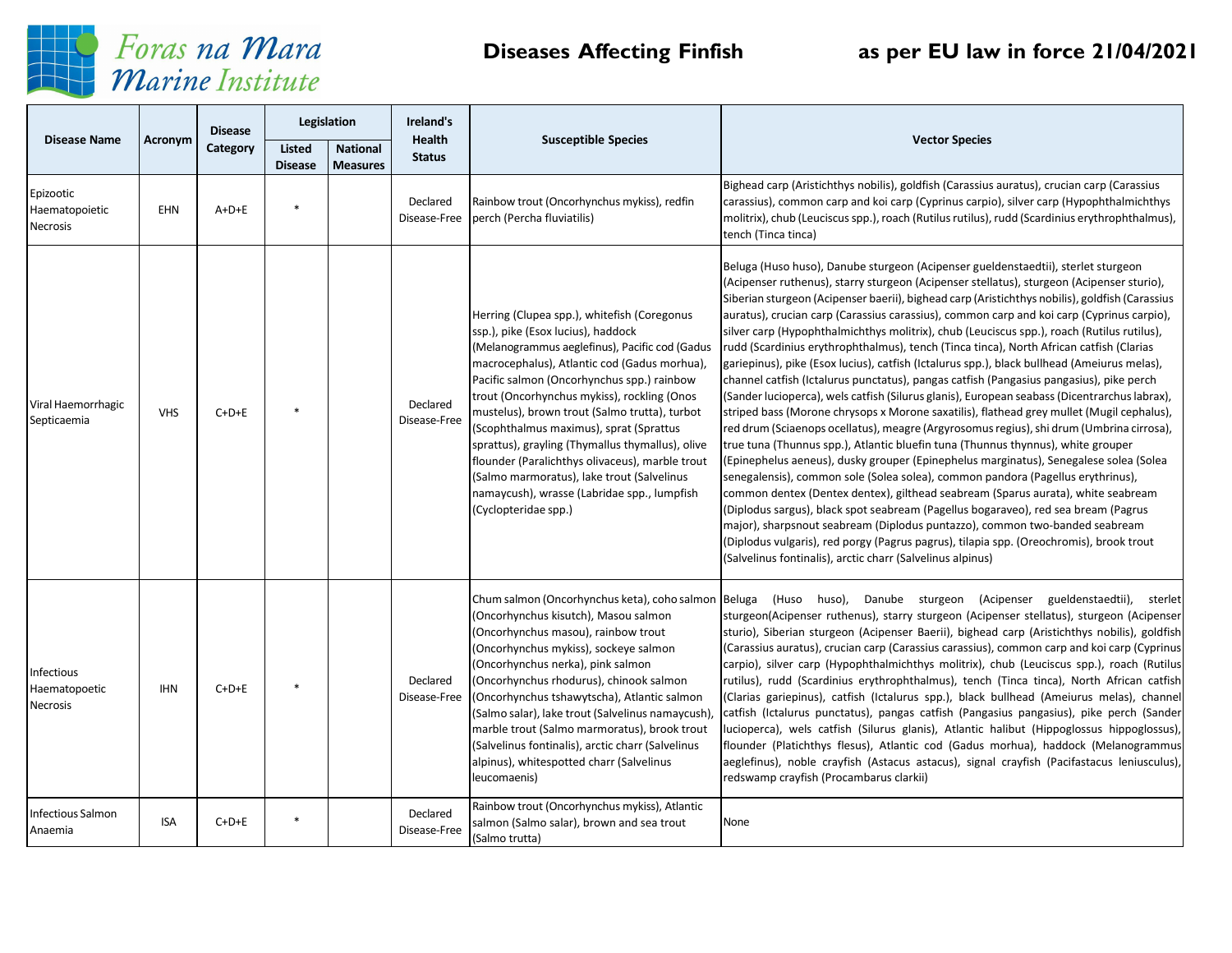

# Foras na Mara<br>Marine Institute

### **Diseases Affecting Finfish as per EU law in force 21/04/2021**

| <b>Disease Name</b>                             |            | <b>Disease</b>              | Legislation                     |                                    | Ireland's<br>Health      | <b>Susceptible Species</b>                                                                                                                                                                                                                                                                                                                            | <b>Vector Species</b>                                              |  |
|-------------------------------------------------|------------|-----------------------------|---------------------------------|------------------------------------|--------------------------|-------------------------------------------------------------------------------------------------------------------------------------------------------------------------------------------------------------------------------------------------------------------------------------------------------------------------------------------------------|--------------------------------------------------------------------|--|
|                                                 | Acronym    | Category                    | <b>Listed</b><br><b>Disease</b> | <b>National</b><br><b>Measures</b> | <b>Status</b>            |                                                                                                                                                                                                                                                                                                                                                       |                                                                    |  |
| Koi Herpes Virus<br>disease*                    | KHV        | E + National<br>Measures    |                                 | ×                                  | Declared<br>Disease-Free | Common carp and koi carp (Cyprinus carpio)                                                                                                                                                                                                                                                                                                            | Goldfish (Carassius auratus), grass carp (Ctenopharyngodon idella) |  |
| Spring Viraemia of<br>Carp                      | <b>SVC</b> | National<br><b>Measures</b> |                                 | $\ast$                             | Declared<br>Disease-Free | Bighead carp (Aristichthys nobilis), goldfish<br>(Carassius auratus), crucian carp (Carassius<br>carassius), grass carp (Ctenopharyngodon<br>idellus), common carp and koi carp (Cyprinus<br>carpio), silver carp (Hypophthalmichthys<br>molitrix), sheatfish (Silurus glanis), tench (Tinca<br>tinca), orfe (Leuciscus idus)                         | Not laid down in legislation.                                      |  |
| <b>Bacterial Kidney</b><br><b>Disease</b>       | <b>BKD</b> | National<br><b>Measures</b> |                                 | $\ast$                             | Declared<br>Disease-Free | All species of Salmonidae<br>Not laid down in legislation.                                                                                                                                                                                                                                                                                            |                                                                    |  |
| <b>Infectious Pancreatic</b><br><b>Necrosis</b> | <b>IPN</b> | National<br><b>Measures</b> |                                 | None                               | No Status                | Brook trout (Salvelinus fontinalis), brown trout<br>(Salmo trutta), Atlantic salmon (Salmo salar),<br>(Oncorhynchus spp.) whitefish (Coregonus<br>lavaretus)                                                                                                                                                                                          | Not laid down in legislation.                                      |  |
| Infections<br>with Gyrodactylus<br>salaris      | GS         | National<br><b>Measures</b> |                                 | $\ast$                             | Declared<br>Disease-Free | Atlantic salmon (Salmo salar), rainbow trout<br>(Oncorhynchus mykiss), Arctic char (Salvelinus<br>alpinus), North American brook trout (Salvelinus<br>fontinalis), grayling (Thymallus thymallus), North<br>American lake trout (Salvelinus namaycush),<br>brown trout (Salmo trutta) and any species<br>which has been in contact with these species | Not laid down in legislation.                                      |  |
| Infection with<br>Salmonid Alphavirus           | SAV        | National<br>Measures        |                                 | None                               | No Status                | Atlantic salmon (Salmo salar), rainbow trout<br>(Oncorhynchus mykiss), brown trout (Salmo<br>trutta)                                                                                                                                                                                                                                                  | Not laid down in legislation.                                      |  |

**\*NOTE:** As Koi Herpes Virus (KHV) has been downgraded to a Category E disease under new EU Animal Health Law, national measures now apply. This means that KHV-free health certification is required **for susceptible species only.**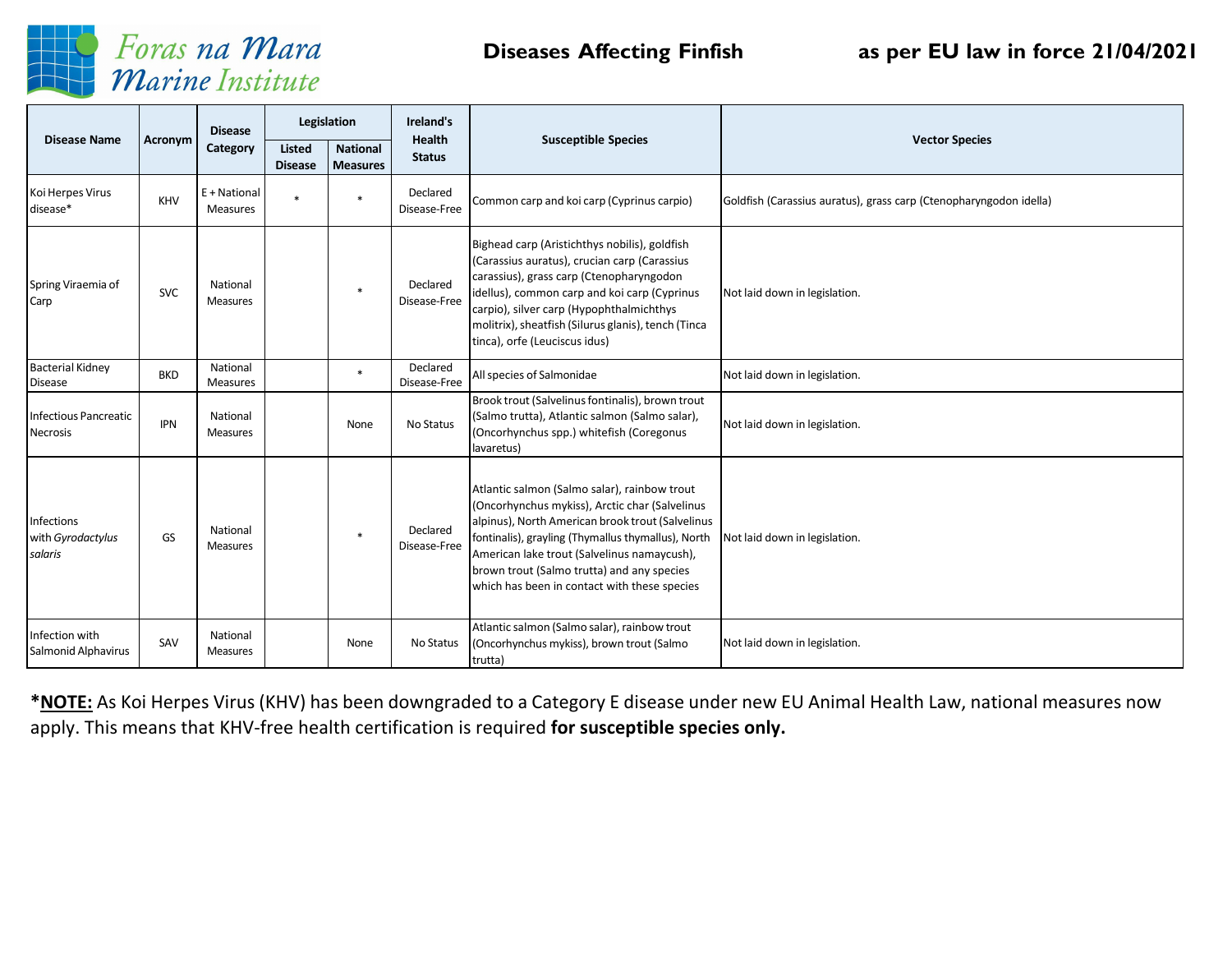

## Foras na Mara Marine Institute

### **Diseases Affecting Molluscs as per EU law in force 21/04/2021**

|                          | <b>Disease</b> | Legislation                     |                                    | Ireland's                        |                                                                                                                                                                                                                                                                        |                                                                                                                                                                                                                                                                                                                                                                                                                                                                    |  |
|--------------------------|----------------|---------------------------------|------------------------------------|----------------------------------|------------------------------------------------------------------------------------------------------------------------------------------------------------------------------------------------------------------------------------------------------------------------|--------------------------------------------------------------------------------------------------------------------------------------------------------------------------------------------------------------------------------------------------------------------------------------------------------------------------------------------------------------------------------------------------------------------------------------------------------------------|--|
| <b>Disease Name</b>      | Category       | <b>Listed</b><br><b>Disease</b> | <b>National</b><br><b>Measures</b> | <b>Health</b><br><b>Status</b>   | <b>Susceptible Species</b>                                                                                                                                                                                                                                             | <b>Vector Species</b>                                                                                                                                                                                                                                                                                                                                                                                                                                              |  |
| Microcytos mackini       | $A+D+E$        |                                 |                                    | Declared<br>Disease-Free         | Pacific oyster (Crassostrea gigas), eastern<br>oyster (Crassostrea virginica), Olympia flat<br>oyster (Ostrea<br>conchaphila),<br>European<br>flat oyster<br>(Ostrea edulis)                                                                                           | None                                                                                                                                                                                                                                                                                                                                                                                                                                                               |  |
| <b>Perkinsus marinus</b> | $A+D+E$        |                                 |                                    | Declared<br>Disease-Free         | Pacific oyster (Crassostrea gigas), eastern<br>oyster (Crassostrea virginica)                                                                                                                                                                                          | European lobster (Homarus gammarus), marine crabs (Brachyura spp.), Yabi crayfish<br>(Cherax destructor), giant river prawn (Macrobrachium rosenbergii), spiny lobsters<br>(Palinurus spp.), swimming crab (Portunus puber), Indopacific swamp crab (Scylla serrata),<br>Indian white prawn (Penaeus indicus), kuruma prawn (Penaeus japonicus), caramote prawn<br>(Penaeus kerathurus), blue shrimp (Penaeus stylirostris), whiteleg shrimp (Penaeus<br>vannamei) |  |
| Bonamia exitiosa         | $C+D+E$        |                                 |                                    | <b>Disease Never</b><br>Reported | Australian mud oyster (Ostrea angasi),<br>Chilean flat oyster (Ostrea chilensis),<br>European flat oyster<br>(Ostrea edulis)                                                                                                                                           | Portuguese oyster (Crassostrea angulata), Pacific cupped oyster (Crassostrea gigas), eastern<br>oyster (Crassostrea virginica)                                                                                                                                                                                                                                                                                                                                     |  |
| Bonamia ostreae          | $C+D+E$        |                                 |                                    | Disease-Free<br>Areas            | Australian mud oyster (Ostrea angasi),<br>Chilean flat oyster<br>(Ostrea chilensis),<br>Olympia flat oyster (Ostrea conchaphila),<br>denselammellosa),<br>oyster (Ostrea<br>Asian<br>European flat oyster<br>(Ostrea edulis),<br>Argentinian oyster (Ostrea puelchana) | Common edible cockle (Cerastoderma edule), wedge shell (Donax trunculus), sand gaper<br>(Mya arenaria), northern quahog (Mercenaria mercenaria), Japanese hard clam (Meretrix<br>lusoria), grooved carpet shell (Ruditapes decussatus), Japanese carpet shell (Ruditapes<br>philippinarum), European aurora venus clam (Venerupis aurea), pullet carpet shell<br>(Venerupis pullastra), warty venus (Venus verrucosa), Great Atlantic scallop (Pecten<br>maximus)  |  |
| Marteilia refringens     | $C+D+E$        |                                 |                                    | Declared<br>Disease-Free         | Australian mud oyster (Ostrea angasi),<br>Chilean flat oyster (Ostrea chilensis),<br>European flat oyster (Ostrea edulis),<br>Argentinian oyster (Ostrea puelchana)                                                                                                    | Common edible cockle (Cerastoderma edule), wedge shell (Donax trunculus), sand gaper<br>(Mya arenaria), northern quahog (Mercenaria mercenaria), Japanese hard clam (Meretrix<br>lusoria), grooved carpet shell (Ruditapes decussatus), Japanese carpet shell (Ruditapes<br>philippinarum), European aurora venus clam (Venerupis aurea), pullet carpet shell<br>(Venerupis pullastra), warty venus (Venus verrucosa)                                              |  |